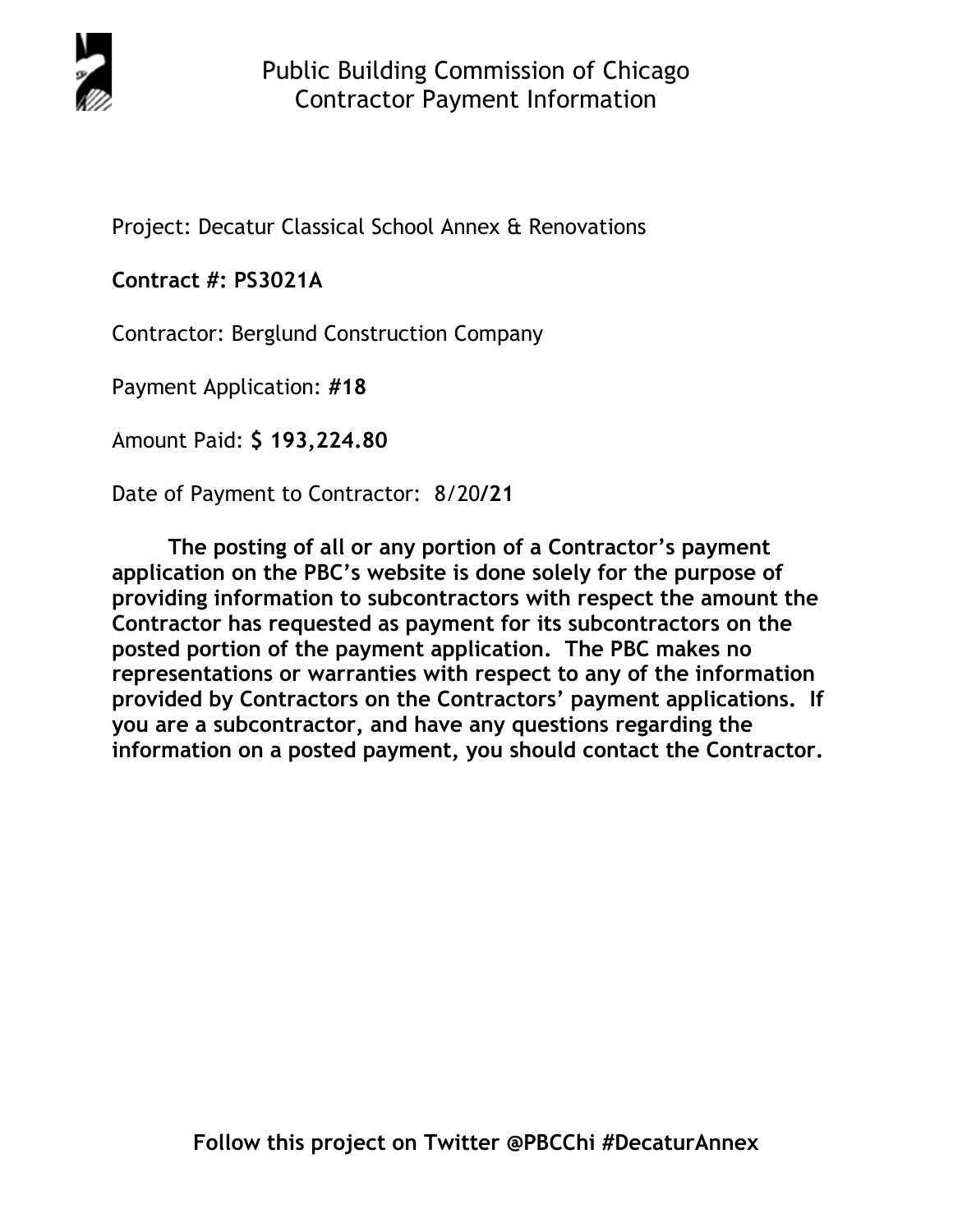#### PUBLIC BUILDING COMMISSION OF CHICAGO EXHIBIT S CERTIFICATE OF ARCHITECT - ENGINEER

| DATE:                |  |                                                         |    |           |
|----------------------|--|---------------------------------------------------------|----|-----------|
| PROJECT:             |  | <b>Decatur Classical School Annex &amp; Renovations</b> |    |           |
| Pay Application No.: |  | 18                                                      |    |           |
| For the Period:      |  | 6/1/2021                                                | to | 6/30/2021 |
| Contract No.:        |  | <b>PS3021A</b>                                          |    |           |

Contract No.:

In accordance with Resolution No. \_\_\_\_\_\_, adopted by the Public Building Commission of Chicago on\_\_\_\_\_\_\_\_relating to the \$\_\_\_\_\_\_\_\_\_\_\_\_\_Revenue Bonds issued by the Public Building Commission of Chicago for the financing of this project (and all terms used herein shall have the same meaning as in said Resolution), I hereby certify to the Commission and to its Trustee, that:

- 1. Obligations in the amounts stated herein have been incurred by the Commission and that each item thereof is a proper charge against the Construction Account and has not been paid; and
- 2. No amount hereby approved for payment upon any contract will, when added to all amounts previously paid upon such contract, exceed 90% of current estimates approved by the Architect - Engineer until the aggregate amount of payments withheld equals 5% of the Contract Price (said retained funds being payable as set forth in said Resolution).

| <b>THE CONTRACTOR:</b>                                                   | <b>Berglund Construction</b><br>111 E. Wacker Drive, Suite 2450, Chicago, IL 60601 |                             |                           |
|--------------------------------------------------------------------------|------------------------------------------------------------------------------------|-----------------------------|---------------------------|
| <b>General Construction Services</b><br><b>IFOR:</b>                     |                                                                                    |                             |                           |
| Is now entitled to the sum of:                                           | s                                                                                  | 193,224.80                  |                           |
| <b>ORIGINAL CONTRACTOR PRICE</b>                                         | \$22,389,600.00                                                                    |                             |                           |
| <b>ADDITIONS</b>                                                         | \$0.00                                                                             |                             |                           |
| <b>DEDUCTIONS</b>                                                        | \$0.00                                                                             |                             |                           |
| NET ADDITION OR DEDUCTION                                                | \$0.00                                                                             |                             |                           |
| <b>ADJUSTED CONTRACT PRICE</b>                                           | \$22,389,600.00                                                                    |                             |                           |
|                                                                          |                                                                                    |                             |                           |
|                                                                          |                                                                                    |                             |                           |
| <b>TOTAL AMOUNT EARNED</b>                                               |                                                                                    |                             | 19,805,603.47<br>\$<br>\$ |
| <b>TOTAL RETENTION</b>                                                   |                                                                                    |                             | \$<br>927,684.58          |
| a) Reserve Withheld @ 5% of Total Amount Earned,                         |                                                                                    |                             |                           |
| but Not to Exceed 5% of Contract Price<br>b) Liens and Other Withholding |                                                                                    | 927,684.58<br>$\frac{3}{3}$ |                           |
|                                                                          |                                                                                    |                             |                           |
| c) Liquidated Damages Withheld                                           |                                                                                    | \$<br>$\blacksquare$        |                           |
| <b>TOTAL PAID TO DATE (Include this Payment)</b>                         |                                                                                    |                             | 18,877,918.89             |
| <b>LESS: AMOUNT PREVIOUSLY PAID</b>                                      |                                                                                    |                             | £.<br>18,684,694.09       |
| <b>AMOUNT DUE THIS PAYMENT</b>                                           |                                                                                    |                             | 193,224.80<br>\$          |

Architect Engineer:

signature, date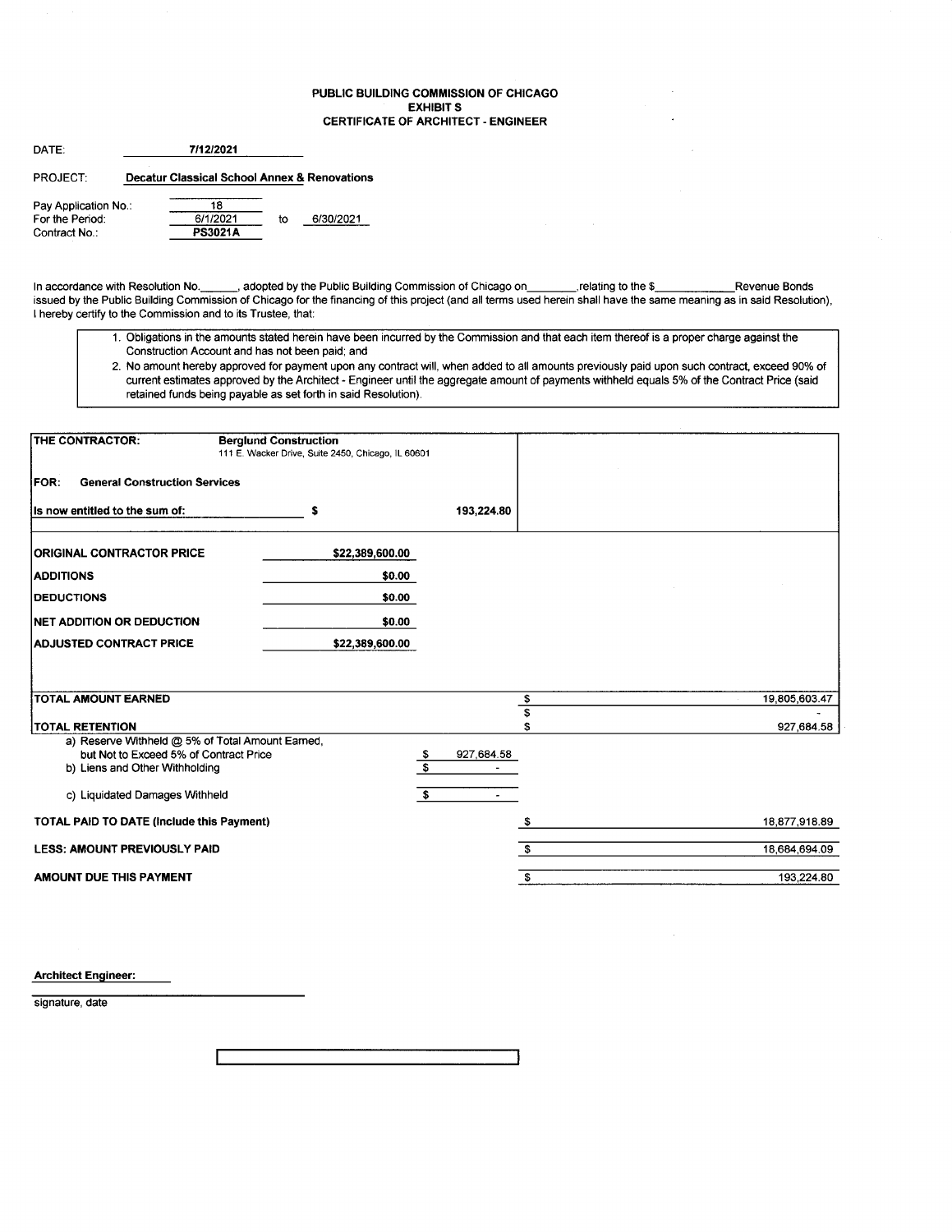PUBLIC BUILDING COMMISSION OF CHICAGO

**EXHIBIT A - PART 1** 

|                             | EANNU I A * FAN I I<br>CONTRACTOR'S SWORN STATEMENT AND AFFIDAVIT FOR PARTIAL PAYMENT (page 1 of 2)                                                                                                                                                                                                                                                                                                                                                                                                                                                                                                                                                                                                                                                                                   |                                 |                                          |                      |                             |                                 |               |                             |                                  |               |           |                                     |      |                   |
|-----------------------------|---------------------------------------------------------------------------------------------------------------------------------------------------------------------------------------------------------------------------------------------------------------------------------------------------------------------------------------------------------------------------------------------------------------------------------------------------------------------------------------------------------------------------------------------------------------------------------------------------------------------------------------------------------------------------------------------------------------------------------------------------------------------------------------|---------------------------------|------------------------------------------|----------------------|-----------------------------|---------------------------------|---------------|-----------------------------|----------------------------------|---------------|-----------|-------------------------------------|------|-------------------|
| Project                     | Decatur Classical School Annex & Renovations                                                                                                                                                                                                                                                                                                                                                                                                                                                                                                                                                                                                                                                                                                                                          |                                 |                                          |                      |                             |                                 |               | CONTRACTOR                  | <b>Berglund Construction</b>     |               |           |                                     |      |                   |
|                             | PBC Project #05215                                                                                                                                                                                                                                                                                                                                                                                                                                                                                                                                                                                                                                                                                                                                                                    |                                 |                                          |                      |                             |                                 |               |                             |                                  |               |           |                                     |      |                   |
|                             | Job Location 7030 N. Sacramento Ave., Chicago, IL 60645                                                                                                                                                                                                                                                                                                                                                                                                                                                                                                                                                                                                                                                                                                                               |                                 |                                          |                      |                             |                                 |               |                             |                                  |               |           |                                     |      |                   |
|                             | Owner Public Building Commission Of Chicago                                                                                                                                                                                                                                                                                                                                                                                                                                                                                                                                                                                                                                                                                                                                           |                                 |                                          |                      |                             |                                 |               | APPLICATION FOR PAYMENT #18 |                                  |               |           |                                     |      |                   |
|                             | STATE OF ILLINOIS }<br>SS<br>COUNTY OF COOK                                                                                                                                                                                                                                                                                                                                                                                                                                                                                                                                                                                                                                                                                                                                           |                                 |                                          |                      |                             |                                 |               |                             |                                  |               |           |                                     |      |                   |
|                             | The affiant, being first duly sworn on oath, deposes and says that he/she is Fred Berglund - President, of Berglund Construction, an Illinois corporation, and duly authorized to make this Affidavit in behalf of said corpor<br>and that said corporation is the Contractor with the PUBLIC BUILDING COMMISSION OF CHICAGO. Owner, under Contract No. PS3021A dated the 11th day of December, 2019, for the following project:                                                                                                                                                                                                                                                                                                                                                      |                                 |                                          |                      |                             |                                 |               |                             |                                  |               |           |                                     |      |                   |
|                             | Decatur Classical School Annex & Renovations<br>under the terms of said Contract:                                                                                                                                                                                                                                                                                                                                                                                                                                                                                                                                                                                                                                                                                                     |                                 |                                          |                      |                             |                                 |               |                             |                                  |               |           |                                     |      |                   |
|                             | that the following statements are made for the purpose of procuring a partial payment of<br>193,224.80                                                                                                                                                                                                                                                                                                                                                                                                                                                                                                                                                                                                                                                                                |                                 |                                          |                      |                             |                                 |               |                             |                                  |               |           |                                     |      |                   |
|                             | That the work for which payment is requested has been completed, free and clear of any and all claims, tiens, charges, and expenses of any kind or nature whatsoever, and in full compliance with the contract documents and t<br>purposes of said contract, the following persons have been contracted with, and have furnished or prepared materials, equipment, supplies, and services for, and having done labor on said improvement. That the respective am<br>money due and to become due to each of them respectively. That this statement is a full, true, and complete statement of all such persons and of the full amount now due and the amount heretofore paid to each of them for su<br>furnished or prepared by each of them to or on account of said work, as stated: |                                 |                                          |                      |                             |                                 |               |                             |                                  |               |           |                                     |      |                   |
|                             |                                                                                                                                                                                                                                                                                                                                                                                                                                                                                                                                                                                                                                                                                                                                                                                       |                                 |                                          |                      |                             |                                 |               |                             |                                  |               |           |                                     |      |                   |
|                             | CONSTRUCTION (pre con; trades; gel req)                                                                                                                                                                                                                                                                                                                                                                                                                                                                                                                                                                                                                                                                                                                                               |                                 |                                          |                      |                             |                                 |               |                             |                                  |               |           |                                     |      |                   |
|                             | <b>IPRECONSTRUCTION SERVICES</b>                                                                                                                                                                                                                                                                                                                                                                                                                                                                                                                                                                                                                                                                                                                                                      |                                 |                                          |                      |                             |                                 |               |                             | --------- Work Completed-------- |               |           |                                     |      |                   |
| $T$ EM#<br>(same on<br>SOV) | Subcontractor Name & Address                                                                                                                                                                                                                                                                                                                                                                                                                                                                                                                                                                                                                                                                                                                                                          | Type of Work                    | Original contract<br>amount: initial GMP | PBC Change<br>Orders | Geni Contr<br>Change Orders | <b>Adjusted Contract</b><br>Amt | %<br>Complete | Previous                    | Current                          | Total to date | retainage | net previous billing net amount due |      | remaining to bill |
| 00500                       | <b>Berglund Construction</b><br>111 E. Wacker Dr., Suite 2450 Chicago.<br>IL 60601                                                                                                                                                                                                                                                                                                                                                                                                                                                                                                                                                                                                                                                                                                    | <b>Preconstruction Services</b> | 280.077.00                               | 0.00                 | 0.00                        | 280.077.00                      | 100%          | 280.077.00                  | 0.00                             | 280.077.00    | 0.00      | 280.077.00                          | 0.00 | 0.00              |

 $0.00$ 

280,077.00

100%

280,077.00

 $0.00$ 

280,077.00

 $0.00$ 

280,077.00

 $0.00$ 

 $0.00$ 

# **COST OF WORK**

00500

Subtotal Preconstruction Services

280,077.00

 $\mathbf{0.00}$ 

|                            | TRADE CONTRACTOR COSTS                                                            |                           |                                          |                      |                                    |                                 |            |           |         |               |           |                      |                |                   |
|----------------------------|-----------------------------------------------------------------------------------|---------------------------|------------------------------------------|----------------------|------------------------------------|---------------------------------|------------|-----------|---------|---------------|-----------|----------------------|----------------|-------------------|
| ITEM #<br>(same on<br>SOV) | Subcontractor Name & Address                                                      | Type of Work              | Original contract<br>amount: initial GMP | PBC Change<br>Orders | Geni Contr<br><b>Change Orders</b> | <b>Adjusted Contract</b><br>Amt | % Complete | Previous  | Current | Total to date | retainage | net previous billing | net amount due | remaining to bill |
| 01601                      | City Lights<br>9993 Virginia Ave.<br>Chicago Ridge, iL 60415                      | Temporary Electrical Site | 85,550.00                                | 1.200.00             | $-1,620.00$                        | 95,130.00                       | 94%        | 88,951.17 | 0.00    | 88,951.17     | 4 447.56  | 84,503.61            | 0.00           | 10,626.39         |
| 01742                      | <b>Construction Cleaning Company</b><br>516 N. Ogden #129<br>Chicago, IL 60642    | Final Clean               | 0.00                                     | 0.00                 | 14,684.00                          | 14,684.00                       | 100%       | 14,684.00 | 0.00    | 14.684.00     | 1,468.40  | 13,215.60            | 0.00           | 1,468.40          |
| 01760                      | <b>Built Best Fence</b><br>615 W. Factory Rd.<br>Addison, IL 60101                | Temp Fencing              | 65,000.00                                | 0.00                 | 14,850.00                          | 79,850.00                       | 93%        | 74,345.50 | 0.00    | 74,345.50     | 3,717.28  | 70.628.22            | 0.00           | 9,221.78          |
| 01915                      | Professionals Associated<br>7100 N. Tripp Ave.<br>Lincolnwood, IL 60712           | Surveying                 | 40.443.00                                | 0.00                 | 19.211.00                          | 59.654.00                       | 100%       | 59.651.00 | 0.00    | 59.651.00     | 2.982.55  | 56.668.45            | 0.00           | 2,985.55          |
| 01920                      | Not Let                                                                           | Surveyor                  | 8,497.00                                 | 0.00                 | $-8,497.00$                        | 0.00                            | #DIV/0!    | 0.00      | 0.00    | 0.00          | 0.00      | 0.00                 | 0.00           | 0.00              |
| 02182                      | Nationwide Environmental & Demo<br>1153 Lee Street #244<br>Des Plaines. IL 60016  | Abatement                 | 0.00                                     | 5,000.00             | 6,800.00                           | 11,800.00                       | 100%       | 11,800.00 | 0.00    | 11,800.00     | 590.00    | 11,210.00            | 0.00           | 590.00            |
| 02200                      | Aqua Vitae Engineering, LLC<br>125 S. Burton Place<br>Arlington Heights, IL 60005 | Dewatering                | 51,600.00                                | 0.00                 | 0.00                               | 51,600.00                       | 50%        | 25,800.00 | 0.00    | 25,800.00     | 1,290.00  | 24,510.00            | 0.00           | 27,090.00         |
| 02230                      | Carlson Environmental<br>65 E. Wacker Place, Suite 2210<br>Chicago, IL 60601      | Environmental             | 0.00                                     | 16,000.00            | 0.00                               | 16,000.00                       | 100%       | 16.000.00 | 0.00    | 16.000.00     | 800.00    | 15,200.00            | 0.00           | 800.00            |
| 02242                      | Not Let                                                                           | Dewatering                | 921.135.00                               | 0.00                 | -919.515.00                        | 1.620.00                        | 0%         | 0.00      | 0.00    | 0.00          | 0.00      | 0.00                 | 0.00           | 1.620.00          |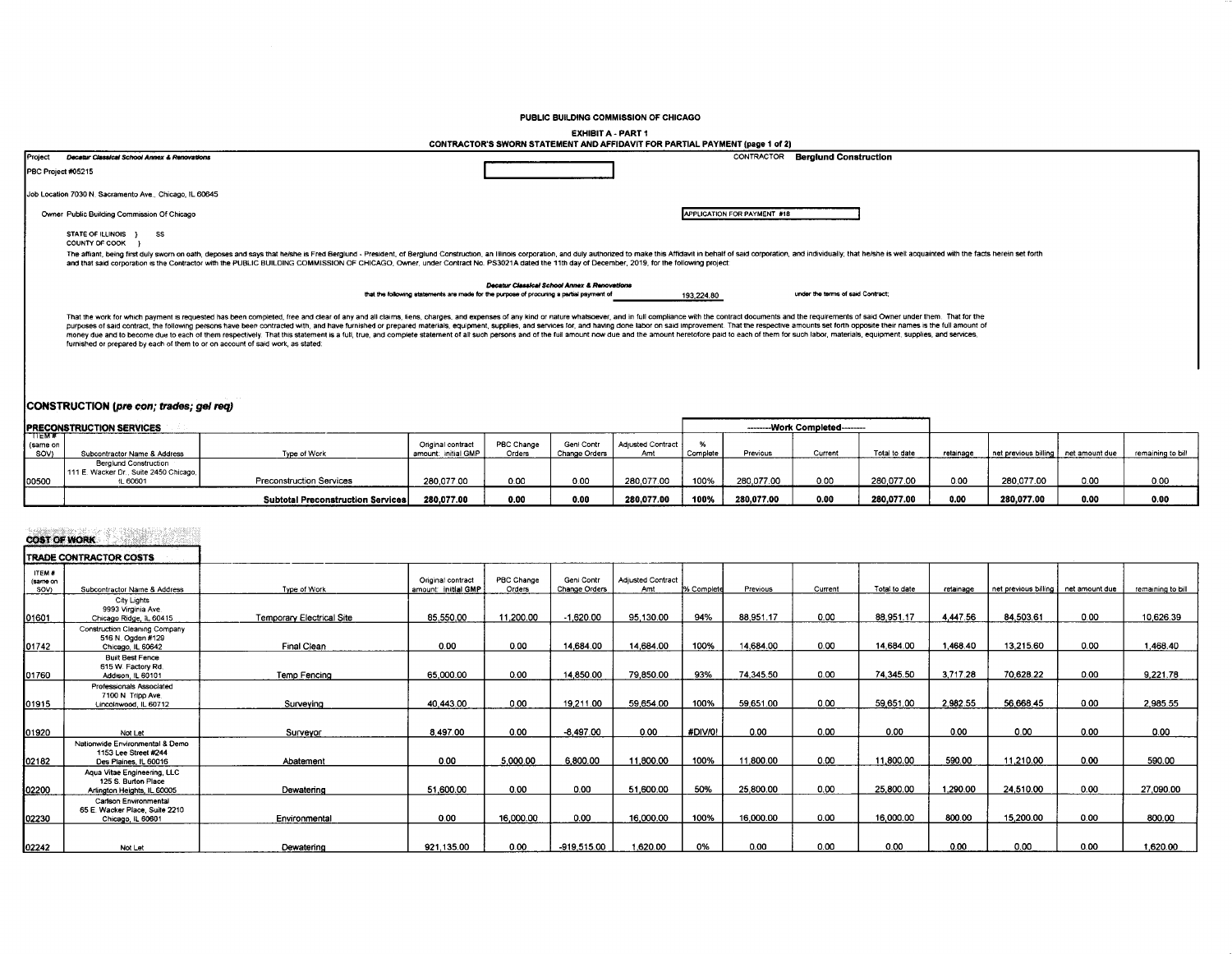|              | <b>Griffin Dewatering</b><br>3450 Calumet Ave.            |                               |            |              |              |              |         |              |           |              |           |              |           |            |
|--------------|-----------------------------------------------------------|-------------------------------|------------|--------------|--------------|--------------|---------|--------------|-----------|--------------|-----------|--------------|-----------|------------|
| 02250        | Hammond, IN 46320                                         | Dewatering                    | 0.00       | 587,941.00   | 0.00         | 587 941 00   | 98%     | 576,700.44   | 0.00      | 576,700.44   | 28,835.02 | 547,865.42   | 0.00      | 40,075.58  |
|              |                                                           |                               |            |              |              |              |         |              |           |              |           |              |           |            |
|              |                                                           |                               |            |              |              |              |         |              |           |              |           |              |           |            |
| 02269        | Not Let                                                   | Earth Retention System        | 200,000.00 | 0.00         | 284,925.00   | 484 925.00   | 0%      | 0.00         | 0.00      | 0.00         | 0.00      | 0.00         | 0.00      | 484,925.00 |
|              | Michels Corporation, Caisson Divison<br>1266 Orchard Road |                               |            |              |              |              |         |              |           |              |           |              |           |            |
| 02475        | Montgomery, IL 60538                                      | Caissons                      | 406,000.00 | 150,815.35   | -847.26      | 555 968 09   | 100%    | 463,423.20   | 92.544.89 | 555.968.09   | 27.798.40 | 440.252.04   | 87.917.65 | 27,798.40  |
|              | <b>Built Best Fence</b>                                   |                               |            |              |              |              |         |              |           |              |           |              |           |            |
|              | 615 W. Factory Rd.                                        |                               |            |              |              |              |         |              |           |              |           |              |           |            |
| 02820        | Addison, IL 60101<br>Gallagher Concrete                   | Permanent Fencing             | 0.00       | 112,909.00   | 0.00         | 112,909.00   | 89%     | 100,954.73   | 0.00      | 100,954.73   | 5.047.74  | 95,906.99    | 0.00      | 17,002.01  |
|              | 5265 N. Lawler, Unit 2                                    |                               |            |              |              |              |         |              |           |              |           |              |           |            |
| 03300        | Chicago, IL 60630                                         | <b>Building Concrete</b>      | 549.000.00 | 19.319.43    | $-2.565.71$  | 565.753.72   | 102%    | 577.649.19   | 0.00      | 577,649.19   | 28.882.46 | 548,766.73   | 0.00      | 16,986.99  |
|              | <b>Berglund Construction</b>                              |                               |            |              |              |              |         |              |           |              |           |              |           |            |
| 03350        | 8410 S. South Chicago Ave.                                | <b>Site Concrete</b>          | 0.00       | 358.790.00   | 22.818.14    | 381,608.14   | 100%    | 381.608.14   | 0.00      | 381,608.14   | 19,080.42 | 362.527.72   | 0.00      | 19,080.42  |
|              | Chicago, IL 60617<br>Garth/Larmco J.V.                    |                               |            |              |              |              |         |              |           |              |           |              |           |            |
|              | 19686 Stony Island Ave                                    |                               |            |              |              |              |         |              |           |              |           |              |           |            |
| 04000        | Lynwood, IL 60411                                         | Masonry                       | 150,000.00 | 646.087.69   | 57.064.00    | 853.151.69   | 100%    | 853.151.69   | 0.00      | 853.151.69   | 42.657.58 | 810.494.11   | 0.00      | 42.657.58  |
|              | <b>Scott Steel Services</b>                               |                               |            |              |              |              |         |              |           |              |           |              |           |            |
| 05000        | 1203 E. Summit St.<br>Crown Point, IN 46307               | <b>Structural Steel</b>       | 678,000.00 | 2.502.09     | 17.917.24    | 698.419.33   | 100%    | 698.111.37   | 0.00      | 698.111.37   | 34.905.56 | 663.205.81   | 0.00      | 35.213.52  |
|              | Pinto Construction Group                                  |                               |            |              |              |              |         |              |           |              |           |              |           |            |
|              | 7225 W. 105th St.                                         |                               |            |              |              |              |         |              |           |              |           |              |           |            |
| 05400        | Palos Hills, IL 60465                                     | Cold Formed Metal Framing     | 329,890.00 | 0.00         | 34,655.61    | 364,545.61   | 100%    | 364,545.61   | 0.00      | 364.545.61   | 18,227.28 | 346.318.33   | 0.00      | 18,227.28  |
|              | S.G. Krauss Steel<br>311 Lively Blvd.                     |                               |            |              |              |              |         |              |           |              |           |              |           |            |
| 05500        | Elk Grove Village, IL 60007                               | Miscellaneous Metals          | 0.00       | 57.500.00    | 57.500.00    | 115,000.00   | 100%    | 115.000.00   | 0.00      | 115.000.00   | 5.750.00  | 109.250.00   | 0.00      | 5.750.00   |
|              | Pinto Construction Group                                  |                               |            |              |              |              |         |              |           |              |           |              |           |            |
|              | 7225 W. 105th St.                                         |                               |            |              |              |              |         |              | 0.00      | 1.074.457.04 | 53.722.86 | 1.020.734.18 |           |            |
| 06100        | Palos Hills IL 60465<br>M.W. Powell                       | Carpentry                     | 0.00       | 23,056.49    | 1.048.350.56 | 1.071.407.05 | 100%    | 1,074,457.04 |           |              |           |              | 0.00      | 50.672.87  |
|              | 3445 S. Lawndale Ave                                      |                               |            |              |              |              |         |              |           |              |           |              |           |            |
| 07500        | Chicago, IL 60623                                         | Roofing                       | 50,000.00  | 1.205.000.00 | 33.772.95    | 1,288,772.95 | 100%    | 1.288.772.95 | 0.00      | 1.288,772.95 | 64.438.64 | 1,224,334.31 | 0.00      | 64.438.64  |
|              |                                                           |                               |            |              |              |              |         |              |           |              |           |              |           |            |
| 07700        |                                                           | Waterproofing                 | 0.00       | 21,139.00    | 0.00         | 21,139.00    | 0%      | 0.00         | 0.00      | 0.00         | 0.00      | 0.00         | 0.00      | 21,139.00  |
|              | Not Let<br>Spray Insulations                              |                               |            |              |              |              |         |              |           |              |           |              |           |            |
|              | 7831 N. Nagle Ave.                                        |                               |            |              |              |              |         |              |           |              |           |              |           |            |
| 07810        | Morton Grove, IL 60053                                    | Spray Fireproofing            | 0.00       | 42,200.00    | 20.739.78    | 62.939.78    | 100%    | 62,939.78    | 0.00      | 62.939.78    | 3.146.99  | 59,792.79    | 0.00      | 3,146.99   |
|              | Fireco                                                    |                               |            |              |              |              |         |              |           |              |           |              |           |            |
| 07900        | 11316 S. Natoma<br>Worth, IL 60482                        | Firestopping                  | 0.00       | 118,660.00   | 0.00         | 118,660.00   | 100%    | 118,660.00   | 0.00      | 118,660.00   | 5.933.00  | 112,727.00   | 0.00      | 5,933.00   |
|              | LaForce                                                   |                               |            |              |              |              |         |              |           |              |           |              |           |            |
|              | 1060 W. Mason St.                                         |                               |            |              |              |              |         |              |           |              |           |              |           |            |
| 08000        | Green Bay, WI 54303                                       | Doors, Frames & Hardware      | 99,887.00  | 1,802.60     | 6,484.00     | 108,173.60   | 100%    | 106 371.00   | 1,802.60  | 108,173.60   | 5,408.68  | 101,052.45   | 1,712.47  | 5,408.68   |
|              | Lakeshore Glass & Mirror<br>2510 West 32nd Street         |                               |            |              |              |              |         |              |           |              |           |              |           |            |
| 08400        | Chicago, IL 60608                                         | Glazing Systems               | 25,000.00  | 299,699.00   | 0.00         | 324,699.00   | 100%    | 323,877.16   | 0.00      | 323,877.16   | 32,387.72 | 291,489.44   | 0.00      | 33,209.56  |
|              | Diverzify                                                 |                               |            |              |              |              |         |              |           |              |           |              |           |            |
|              | 865 W. Irving Park Rd.                                    |                               |            |              |              |              |         |              |           |              |           |              |           |            |
| 09310        | Itasca, IL 60143                                          | Tiling                        | 0.00       | 133,294.00   | 1,694.00     | 134,988.00   | 100%    | 134,988.00   | 0.00      | 134,988.00   | 6,749.40  | 128.238.60   | 0.00      | 6,749.40   |
|              | Floor & Wall<br>75 Chancellor Drive                       |                               |            |              |              |              |         |              |           |              |           |              |           |            |
| 09600        | Roselle, IL 60172                                         | Flooring                      | 0.00       | 289.094.43   | 0.00         | 289.094.43   | 98%     | 222,780.43   | 60,000.00 | 282,780.43   | 14,139.02 | 200,502.39   | 68,139.02 | 20.453.02  |
|              | <b>Schmidt Custom Floor</b>                               |                               |            |              |              |              |         |              |           |              |           |              |           |            |
| 09652        | N8W22590 Johnson Drive<br>Waukesha, WI 53186              | Gym Gameline Painting         | 0.00       | 0.00         | 6,851.00     | 6,851.00     | 100%    | 6,851.00     | 0.00      | 6,851.00     | 685.10    | 6,165.90     | 0.00      | 685.10     |
|              | <b>Artiow Systems</b>                                     |                               |            |              |              |              |         |              |           |              |           |              |           |            |
|              | 179 S. Gary Avenue                                        |                               |            |              |              |              |         |              |           |              |           |              |           |            |
| 09670        | Carol Stream, IL 60188                                    | Epoxy Flooring                | 0.00       | 27,880.20    | 1,000.00     | 28,880.20    | 100%    | 28,880.20    | 0.00      | 28,880.20    | 1,444.01  | 27,436.19    | 0.00      | 1,444.01   |
|              | Continental Painting & Decorating                         |                               |            |              |              |              |         |              |           |              |           |              |           |            |
| <b>09900</b> | 2255 S. Wabash Ave.<br>Chicago, IL 60616                  | Painting                      | 0.00       | 64,580.08    | 19.233.00    | 83.813.08    | 100%    | 81.233.00    | 2,580.08  | 83.813.08    | 4.190.65  | 77.171.35    | 2.451.08  | 4,190.65   |
|              | Oosterbaan & Sons                                         |                               |            |              |              |              |         |              |           |              |           |              |           |            |
|              | 2515 W. 147th St.                                         |                               |            |              |              |              |         |              |           |              |           |              |           |            |
| 09905        | Posen, IL 60469                                           | Playground Game Line Painting | 0.00       | 0.00         | 8,500.00     | 8,500.00     | 0%      | 0.00         | 0.00      | 0.00         | 0.00      | 0.00         | 0.00      | 8,500.00   |
|              |                                                           |                               |            |              |              |              |         |              |           |              |           |              |           |            |
| 10140        | Not Let                                                   | Signage                       | 0.00       | 4.500.00     | 4,500.00     | 0.00         | #DIV/0! | 0.00         | 0.00      | 0.00         | 0.00      | 0.00         | 0.00      | 0.00       |
|              | Quality Erectors 1, Inc.                                  |                               |            |              |              |              |         |              |           |              |           |              |           |            |
|              | 5100 Baseline Road                                        | Lockers                       | 0.00       | 21,500.00    | 0.00         | 21,500.00    | 100%    | 21.500.00    | 0.00      | 21,500.00    | 2.150.00  | 19,350.00    | 0.00      | 2.150.00   |
| 10500        | Oswego, IL 60543<br><b>TriMark Marlinn</b>                |                               |            |              |              |              |         |              |           |              |           |              |           |            |
|              | 6100 W. 73rd Street                                       |                               |            |              |              |              |         |              |           |              |           |              |           |            |
| 11400        | Bedford Park, IL 60638                                    | <b>Food Service Equipment</b> | 0.00       | 0.00         | 222 502 00   | 222,502.00   | 100%    | 222,502.00   | 0.00      | 222,502.00   | 11,125.10 | 211,376.90   | 0.00      | 11,125.10  |
|              | H <sub>2</sub> I Group                                    |                               |            |              |              |              |         |              |           |              |           |              |           |            |
| 11480        | 445 Eisenhower Lane South<br>Lombard, IL 60148            | <b>Gym Equipment</b>          | 0.00       | 53,998.00    | 0.00         | 53,998.00    | 100%    | 53,998.00    | 0.00      | 53,998.00    | 2,699.90  | 51,298.10    | 0.00      | 2,699.90   |
|              |                                                           |                               |            |              |              |              |         |              |           |              |           |              |           |            |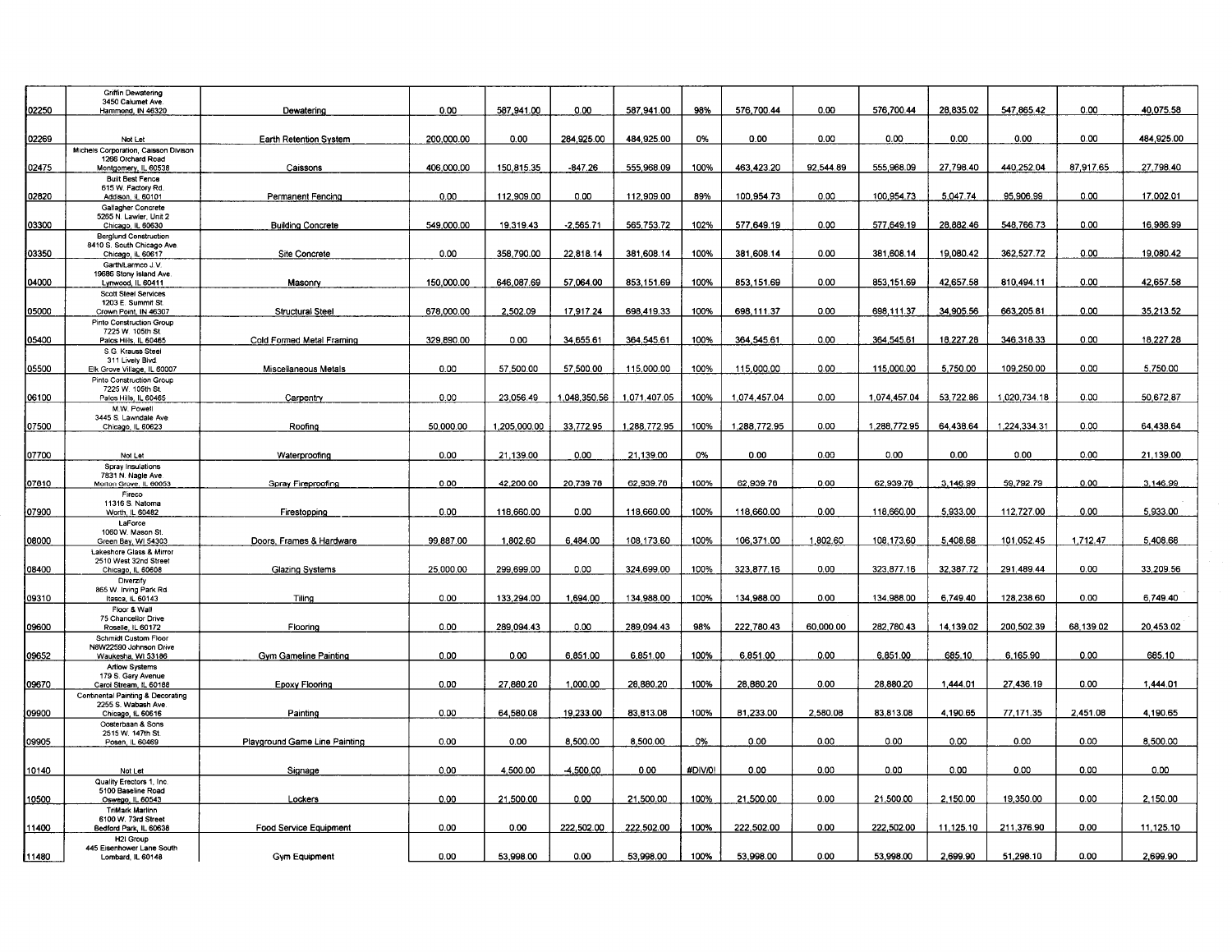|                  | <b>MCS Midwest</b><br>875 Aurora Ave.                                             |                                                   | 0.00                                     | 15,859.31            | 20,000.00                   | 35,859.31                       | 100%      | 35,859.31     | 0.00                         | 35,859.31     | 3,585.93   | 32,273.38            | 0.00           | 3,585.93          |
|------------------|-----------------------------------------------------------------------------------|---------------------------------------------------|------------------------------------------|----------------------|-----------------------------|---------------------------------|-----------|---------------|------------------------------|---------------|------------|----------------------|----------------|-------------------|
| 11850            | Aurora, IL 60505<br>Carroll Seating Company                                       | <b>Facility Waste Compactor</b>                   |                                          |                      |                             |                                 |           |               |                              |               |            |                      |                |                   |
| 12660            | 2105 Lunt Ave.<br>Elk Grove Village, IL 60007                                     | <b>Telescoping Bleachers</b>                      | 0.00                                     | 22,314.46            | 0.00                        | 22,314.46                       | 100%      | 22,314.46     | 0.00                         | 22.314.46     | 1,115.72   | 21.198.74            | 0.00           | 1,115.72          |
| 13900            | <b>TPC Fire Protection</b><br>5503 S. LaGrange Road<br>Countryside, IL 60525      | Fire Supression                                   | 50,000.00                                | 93,689.00            | 1.367.60                    | 145.056.60                      | 100%      | 145,056.60    | 0.00                         | 145,056.60    | 7,252.83   | 137,803.77           | 0.00           | 7.252.83          |
|                  | <b>Terry Plumbing Company</b><br>5503 S. LaGrange Road.                           |                                                   |                                          |                      |                             |                                 |           | 569,856.77    | 0.00                         | 569,856.77    | 28,492.83  | 541.363.94           | 0.00           | 28,492.83         |
| 22000            | Countryside, IL 60525<br>Amber Mechanical Contractors                             | Plumbing                                          | 200,000.00                               | 353.743.64           | 16.113.13                   | 569.856.77                      | 100%      |               |                              |               |            |                      |                |                   |
| 23000            | 11950 S. Central Ave.<br>Alsip, IL 60803<br><b>Candor Electric</b>                | <b>HVAC</b>                                       | 200,000.00                               | 846,687.53           | 455.00                      | 1,047,142.53                    | 100%      | 1,042,142.53  | 0.00                         | 1.042.142.53  | 52,107.13  | 990,035.40           | 0.00           | 57,107.13         |
| 26000            | 940 W. 94th Street<br>Chicago, IL 60620                                           | Electrical                                        | 300,000.00                               | 1,032,997.78         | 12,458.56                   | 1.345.456.34                    | 100%      | 1.332.998.77  | 12.457.57                    | 1,345,456.34  | 67,272.81  | 1,266,348.84         | 11,834.69      | 67,272.81         |
| 31000            | T&D Excavating and Grading<br>20W327 Belmont Place<br>Addison, IL 60101           | Earthwork - Main Scope                            | 500.000.00                               | 608,000.00           | $-1,266.00$                 | 1,106,734.00                    | 100%      | 1,106,734.00  | 0.00                         | 1,106,734.00  | 55,336.70  | 1,051,397.30         | 0.00           | 55,336.70         |
| 31001            | MGM Excavating LLC<br>3636 S. Iron Street, Suite 46A<br>Chicago, IL 60609         | <b>Earthwork for Caissons</b>                     | 683,999.00                               | 35.838.83            | 39,109.78                   | 758,947.61                      | 100%      | 744.164.87    | 14.782.74                    | 758.947.61    | 0.00       | 744.164.87           | 14,782.74      | 0.00              |
| 31010            | Not Let                                                                           | Earthwork for Caissons                            | 4,160.00                                 | 0.00                 | $-4.160.00$                 | 0.00                            | #DIV/0!   | 0.00          | 0.00                         | 0.00          | 0.00       | 0.00                 | 0.00           | 0.00              |
|                  | C.J. Erickson Plumbing<br>4141 W 124th Place                                      |                                                   |                                          |                      |                             |                                 |           |               |                              |               |            |                      |                |                   |
| 31200            | Alsip, IL 60803<br><b>Beverly Asphalt Paving</b><br>1514 West Pershing Road       | <b>Site Utilities</b>                             | 1,711,370.00                             | 93.079.38            | 79,139.11                   | 1,883,588.49                    | 100%      | 1,883,588.49  | 0.00                         | 1,883,588.49  | 94.179.43  | 1,789,409.06         | 0.00           | 94.179.43         |
| 32100            | Chicago, IL 60630                                                                 | Asphalt Paving                                    | 0.00                                     | 462,540.00           | 21,083.00                   | 483,623.00                      | 100%      | 483,623.00    | 0.00                         | 483,623.00    | 24,181.15  | 459.441.85           | 0.00           | 24, 181.15        |
| 32200            | Not Let                                                                           | Alternate #2 - Full Asphalt Play Field            | 0.00                                     | 206,435.00           | 0.00                        | 206,435.00                      | 0%        | 0.00          | 0.00                         | 0.00          | 0.00       | 0.00                 | 0.00           | 206.435.00        |
| 32500            | Noland Sports Turf<br>815 Mittel Dr.<br>Wood Dale, IL 60191                       | Turf                                              | 0.00                                     | 118,550.00           | 0.00                        | 118,550.00                      | 100%      | 118,550.00    | 0.00                         | 118,550.00    | 5.927.50   | 112.622.50           | 0.00           | 5,927.50          |
| 32900            | Great Lakes Landscaping<br>2224 Landmeier Road<br>Elk Grove Village, IL 60007     | Landscaping                                       | 0.00                                     | 390,000.00           | 15,094.04                   | 405.094.04                      | 100%      | 405 094 04    | 0.00                         | 405,094.04    | 20,254.71  | 384,839.33           | 0.00           | 20,254.71         |
|                  |                                                                                   |                                                   |                                          |                      |                             |                                 |           |               |                              | 24.885.94     | 1,244.30   |                      | 0.00           | 1,244.30          |
| 01000-1          | BCC                                                                               | Field Order 08                                    | 0.00                                     | 24,885.94            | 0.00                        | 24,885.94                       | 100%      | 24,885.94     | 0.00                         |               |            | 23,641.64            |                |                   |
| 01000-1          | BCC                                                                               | Field Order 01                                    | 0.00                                     | 12.537.07            | 0.00                        | 12,537.07                       | 100%      | 12,537.07     | 0.00                         | 12,537.07     | 626.85     | 11,910.22            | 0.00           | 626.85            |
| 01000-1          | BCC                                                                               | Field Order 07                                    | 000                                      | 2,685.26             | 0.00                        | 2,685.26                        | 100%      | 2,685.26      | 0.00                         | 2,685.26      | 134.27     | 2,550.99             | 0.00           | 134.27            |
|                  |                                                                                   |                                                   |                                          | 0.00                 | 0.00                        | 0.00                            | #DIV/0!   | 0.00          | 0.00                         | 0.00          | 0.00       | 0.00                 | 0.00           | 0.00              |
|                  |                                                                                   |                                                   |                                          | 0.00                 | 0.00                        | 0.00                            | #DIV/0!   | 0.00          | 0.00                         | 0.00          | 0.00       | 0.00                 | 0.00           | 0.00              |
|                  |                                                                                   | SUBTOTALTRADE CONTRACTOR COSTS                    | 7,309,531.00                             | 8,594,311.56         | 1,161,401.53                | 17,065,244.09                   | 95%       | 16,100,277.71 | 184, 167.88                  | 16,284,445.59 | 796,413.48 | 15,301,194.46        | 186,837.65     | 1,577,211.98      |
|                  | <b>GENERAL REQUIREMENTS</b>                                                       |                                                   |                                          |                      |                             |                                 |           |               |                              |               |            |                      |                |                   |
| 01001            | <b>Berglund Construction</b><br>111 E. Wacker Dr., Suite 2450 Chicago<br>IL 60601 | <b>General Requirements</b>                       | 655,705.00                               | 1,913,078.65         | $-1,358,663.18$             | 1,210,120.47                    | 84%       | 1,012.740.36  | 324.51                       | 1,013,064.87  | 50,653.24  | 962,103.35           | 308.28         | 247,708.84        |
|                  |                                                                                   | SUBTOTAL COST OF CONSTRUCTION (geni req & trades) | 7,965,236.00                             | 10,507,390.21        | $-197,281.66$               | 18,275,364.66                   | 1.79      | 17,113,018.07 | 184,492.39                   | 17,297,510.46 | 847,066.72 | 16,263,297.81        | 187,145.93     | 1,824,920.82      |
|                  |                                                                                   |                                                   |                                          |                      |                             |                                 |           |               |                              |               |            |                      |                |                   |
|                  | <b>CONTINGENCIES / ALLOWANCES</b>                                                 |                                                   |                                          |                      |                             |                                 |           |               | --------Work Completed------ |               |            |                      |                |                   |
| (same on<br>SOV) | Subcontractor Name & Address                                                      | Type of Work                                      | Original contract<br>amount: initial GMP | PBC Change<br>Orders | Genl Contr<br>Change Orders | <b>Adjusted Contract</b><br>Amt | % Complet | Previous      | Current                      | Total to date | retainage  | net previous billing | net amount due | remaining to bill |
| 95000            | PBC                                                                               | Contingency                                       | 1,500,000.00                             | -292,509.42          | 0.00                        | 1,207,490.58                    | 0%        | 0.00          | 0.00                         | 0.00          | 0.00       | 0.00                 | 0.00           | 1,207,490.58      |
| 96001            | PBC                                                                               | Allowance: Site Work                              | 300,000.00                               | -95,379.38           | 0.00                        | 204,620.62                      | 0%        | 0.00          | 0.00                         | 0.00          | 0.00       | 0.00                 | 0.00           | 204,620.62        |
| <u>96002 </u>    | PBC                                                                               | Allowance: Moisture Mitigation                    | 60,000.00                                | -60,000.00           | 0.00                        | 0.00                            | #DIV/0!   | 0.00          | 0.00                         | 0.00          | 0.00       | 0.00                 | 0.00           | 0.00              |
| 96003            | PBC                                                                               | Allowance: CCTV                                   | 100.000.00                               | $-86.419.57$         | 0.00                        | 13,580.43                       | 0%        | 0.00          | 0.00                         | 0.00          | 0.00       | 0.00                 | 0.00           | 13.580.43         |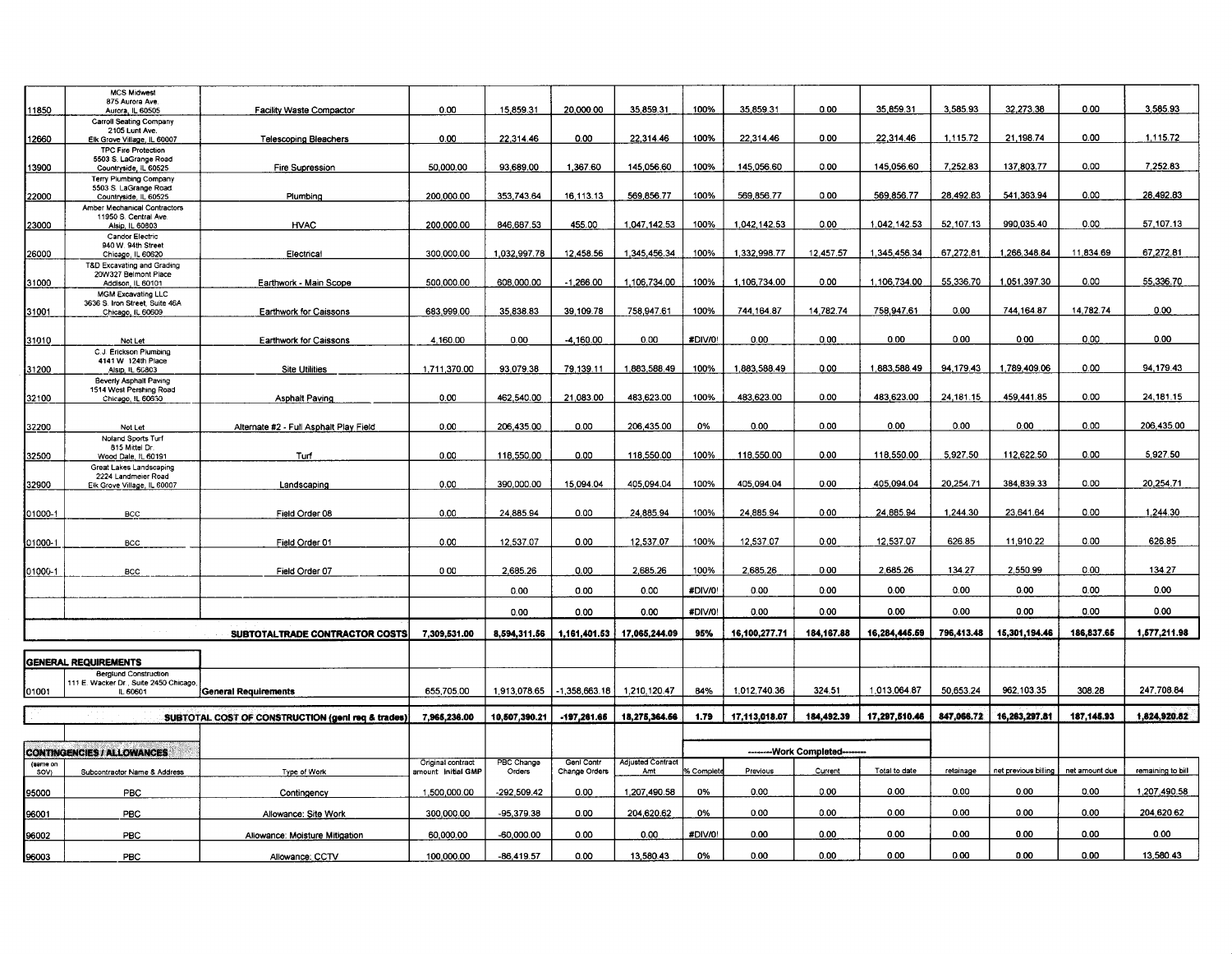| 96004    | PBC                                                                                | Allowance: Environmental                                                     | 50.000.00     | $-5.000.00$   | 0.00          | 45.000.00                               | 0%   | 0.00          | 0.00       | 0.00          | 0.00       | 0.00          | 0.00       | 45.000.00    |
|----------|------------------------------------------------------------------------------------|------------------------------------------------------------------------------|---------------|---------------|---------------|-----------------------------------------|------|---------------|------------|---------------|------------|---------------|------------|--------------|
| 95000-01 | <b>Berglund Construction</b><br>111 E. Wacker Dr., Suite 2450 Chicago,<br>IL 60601 | <b>CM Contingency</b>                                                        | 200,000.00    | 300.000.00    | -451.422.51   | 48.577.49                               | 0%   | 0.00          | 0.00       | 0.00          | 0.00       | 0.00          | 0.00       | 48.577.49    |
|          |                                                                                    | SUBTOTAL CONTINGENCY/ALLOWANCES                                              | 2,210,000.00  | $-239,308.37$ | -451,422.51   | 1,519,269.12                            | 0%   | 0.00          | 0.00       | 0.00          | 0.00       | 0.00          | 0.00       | 1,519,269.12 |
|          |                                                                                    |                                                                              |               |               |               |                                         |      |               |            |               |            |               |            |              |
|          |                                                                                    | TOTAL COST OF THE WORK (pre con;trades; geni req; allowances; contingencies) | 10,455,313.00 | 10,268,081.84 | $-648,684.16$ | 20.074.710.68                           | 88%  | 17,393,095.07 | 184,492.39 | 17,577,587.46 | 847,066.72 | 16,543,374.81 | 187,145.93 | 3,344,189.94 |
|          |                                                                                    |                                                                              |               |               |               |                                         |      |               |            |               |            |               |            |              |
|          | <b>INSURANCE / BOND</b>                                                            |                                                                              |               |               |               |                                         |      |               |            |               |            |               |            |              |
| 01110    | <b>Bergiund Construction</b><br>111 E. Wacker Dr., Suite 2450 Chicago,<br>IL 60601 | Payment & Performance Bond                                                   | 74.000.00     | 67,000.00     | 0.00          | 141,000.00                              | 100% | 141,000.00    | 0.00       | 141.000.00    | 0.00       | 141,000.00    | 0.00       | 0.00         |
| 01115    | <b>Berglund Construction</b><br>111 E. Wacker Dr., Suite 2450 Chicago,<br>IL 60601 | Subcontractor Default Insurance                                              | 119,479.00    | 133,684.00    | 0.00          | 253,163.00                              | 100% | 253.163.00    | 0.00       | 253.163.00    | 0.00       | 253.163.00    | 0.00       | 0.00         |
| 01121    | <b>Berglund Construction</b><br>111 E. Wacker Dr., Suite 2450 Chicago,<br>IL 60601 | Builder's Risk Insurance                                                     | 28.731.00     | 0.00          | 0.00          | 28.731.00                               | 100% | 28,731.00     | 0.00       | 28.731.00     | 0.00       | 28,731.00     | 0.00       | 0.00         |
| 01122    | <b>Berglund Construction</b><br>111 E. Wacker Dr., Suite 2450 Chicago.<br>IL 60601 | General Liability Insurance                                                  | 90.605.00     | 102.159.85    | 0.00          | 192,764.85                              | 100% | 192,764.85    | 0.00       | 192,764.85    | 0.00       | 192,764.85    | 0.00       | 0.00         |
|          |                                                                                    | SUBTOTAL INSURANCE/BOND                                                      | 312,815.00    | 302.843.85    | 0.00          | 615.658.85                              | 100% | 615,658.85    | 0.00       | 615,658.85    | 0.00       | 615.658.85    | 0.00       | 0.00         |
|          | <b>GENERAL CONDITIONS</b>                                                          |                                                                              |               |               |               |                                         |      |               |            |               |            |               |            |              |
| 01000    | <b>Berglund Construction</b><br>111 E. Wacker Dr., Suite 2450 Chicago,<br>IL 60601 | <b>General Conditions</b>                                                    | 495,651.00    | 450.777.82    | 0.00          | 946.428.82                              | 100% | 946.428.82    | 0.00       | 946.428.82    | 47.321.45  | 899,107.37    | 0.00       | 47,321.45    |
|          |                                                                                    | SUBTOTAL GENERAL CONDITIONS                                                  | 495,651.00    | 450,777.82    | 0.00          | 946,428.82                              | 100% | 946,428.82    | 0.00       | 946.428.82    | 47,321.45  | 899,107.37    | 0.00       | 47.321.45    |
|          |                                                                                    |                                                                              |               |               |               |                                         |      |               |            |               |            |               |            |              |
|          | <b>CONSTRUCTION MANAGEMENT FEE</b>                                                 |                                                                              |               |               |               |                                         |      |               |            |               |            |               |            |              |
| 90001    | <b>Berglund Construction</b><br>111 E. Wacker Dr., Suite 2450 Chicago.<br>IL 60601 | Construction Management Fee                                                  | 392,074.24    | 360.727.41    | 0.00          | 752.801.65                              | 88%  | 659.529.53    | 6,398.81   | 665,928.34    | 33,296.41  | 626.553.06    | 6.078.87   | 120,169.72   |
|          |                                                                                    | SUBTOTAL CONSTRUCTION MANAGEMENT SERVICES                                    | 392,074.24    | 360,727.41    | 0.00          | 752,801.65                              | 88%  | 659.529.53    | 6,398.81   | 665,928.34    | 33.296.41  | 626.553.06    | 6.078.87   | 120,169.72   |
|          |                                                                                    |                                                                              |               |               |               |                                         |      |               |            |               |            |               |            |              |
|          |                                                                                    | TOTAL INITIAL GMP PROJECT COST   11,655,853.24                               |               |               |               | 11,382,430.92 -648,684.16 22,389,600.00 | 88%  | 19,614,712.27 | 190,891.20 | 19,805,603.47 | 927,684.58 | 18,684,694.09 | 193,224.80 | 3,511,681.11 |

 $\mathcal{L}^{\text{max}}_{\text{max}}$  ,  $\mathcal{L}^{\text{max}}_{\text{max}}$